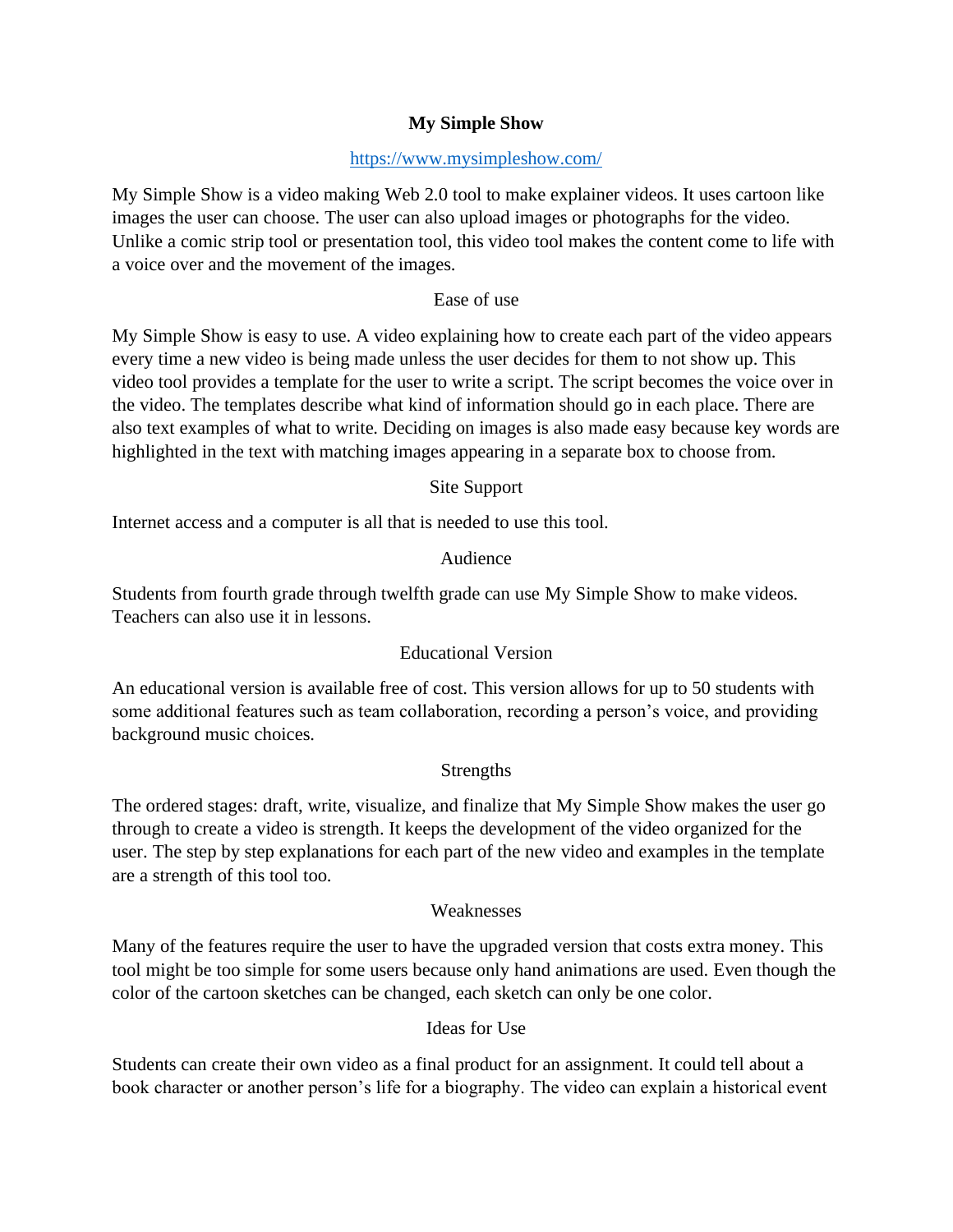or science topic. Teachers can make a video to introduce a topic or idea. They can also use it to flip the classroom, so students can watch the video as homework then discuss it in school the next day.

## **Piktochart**

### <https://piktochart.com/>

Piktochart is a presentation Web 2.0 tool used to make visuals such as infographics, slides, and printables. Users can present information in an engaging way by including graphics, maps, charts, photos, and even videos all on one canvas. Unlike a video that moves, Piktochart displays information on a still canvas. This allows the audience to explore the presented information at their own pace and in any order.

#### Ease of Use

Piktochart is easy to use. Users can click and drag various features onto their visual. There are templates that make creating easy. The templates also offer suggestions of what to add or use in each space such as how many lines of text should be in a certain box or what kind of image works well in an area. A menu bar on the left organizes the features such as graphics, uploads, background, text, color scheme, and tools. Even a graph is easy to create by choosing the kind of graph and filling in the data in the appropriate spaces.

#### Site Support

Internet access is needed to use this site.

### Audience

Piktochart is intended for third grade through twelfth grade. Students and teachers can use it.

### Educational Version

There are two educational versions available for purchase: Individual Pro and Classroom Pro. The Individual Pro is \$39.99 for one account for 12 months. The Classroom Pro is \$120.00 for 30 accounts for four months. Both offer additional features such as 600 templates, password protection for published visuals, saving visuals as a PDF, custom color schemes, and animates icons.

### **Strengths**

A strength of this tool is the amount of choice for the user. The user can choose from different layouts, graphs, images, and colors. Sections called blocks can be added or deleted to fit the users' needs. The ability to turn the visual into a slide presentation is also a strength. This feature makes each block a different slide. The option for final products to be shared with a link or saved offline as an image file is also a strength.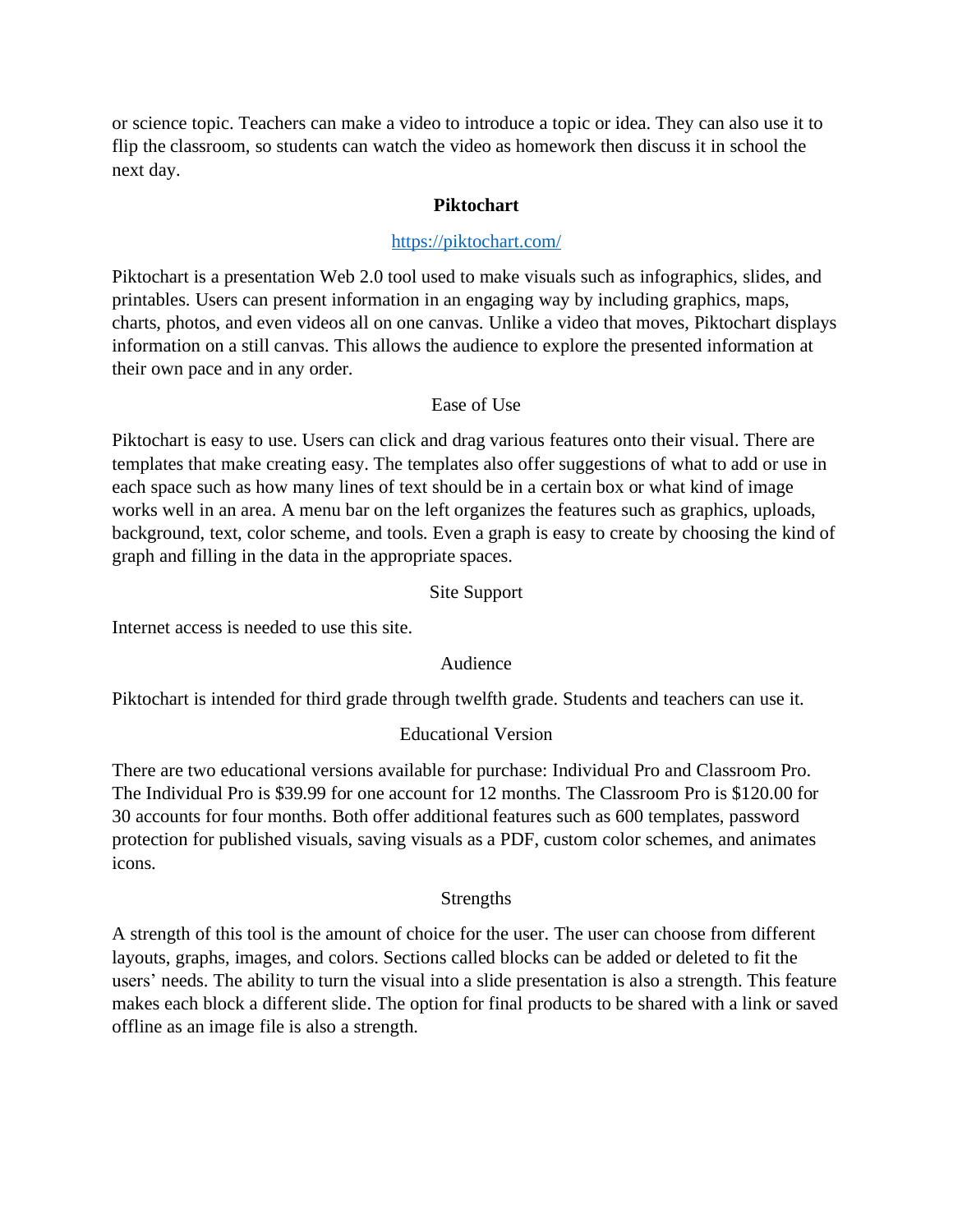#### Weaknesses

The free version has fewer options than a paid version such as number of templates and access to animated icons.

## Ideas for Use

Piktochart can be used by students to make a visual for a biography or book character, present research information, display data, create a comparison chart, or make a timeline. Teachers can use it as a pathfinder for a research paper, a guide for students at a computer center, a class syllabus or daily schedule. Teachers can use Piktochart to present supplemental material for a unit in an organized and engaging manner.

# **Pixton**

# <https://www.pixton.com/>

Pixton is a comic Web 2.0 tool that allows users to create a comic strip, story board, or graphic novel one panel at a time. Like Piktochart, these comics are not animated and move like a video tool would allow. The use a comic tool can still be used to explain concepts like My Simple Show versus a display of information like Piktochart.

### Ease of Use

Pixton is very user friendly. A menu of self-explanatory buttons appears for each panel to create a story. There is a variety of choices for backgrounds, characters, and props for each panel. Pixton duplicates each panel, so a new panel does not have be made from scratch. There are many options to manipulate characters to customize the story such as changing the position or facial expression. Items can be easily move by clicking and dragging them. Comics can be saved for later in Pixton, downloaded, or published online.

### Site support

Internet access and a computer is all you need.

# Audience

Pixton would be appropriate for students in upper elementary through high school.

# Educational version

Pixton offers a subscription version for teachers at an average cost of \$2 per student. This version includes rubrics for assessment.

### Strengths

The wide variety of options is a strength of Pixton including in the free version. Another strength is Pixton allows your own images to be uploaded as well as offering creative commons images.